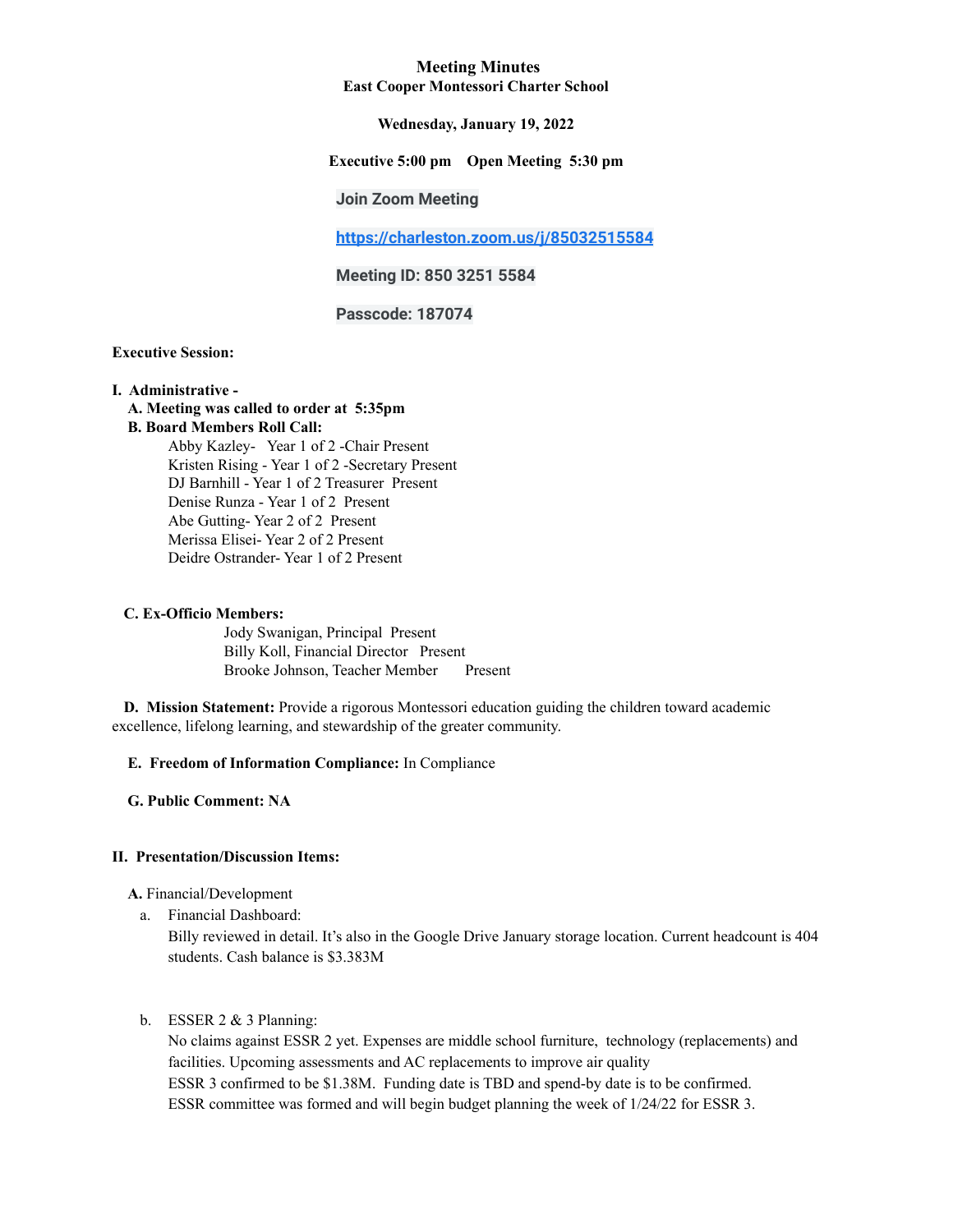Future rollover coming for ⅔ of staff laptops. Need to stay within CCSD recommended devices in order to receive "help desk" support.

c. Budget update:

Adjustments made per end of year and early this year actuals. January is \$43,882 positive. EFA/grant funding has increased. ISEAARP one-time grant

d. Annual Fund

97% toward a goal of \$70,000. At time of meeting the total is \$68,183. First time funding has been this close to goal prior to the auction! 70% of the board donated. 100% of staff. 28% of families Share where the annual fund money is going… i.e. cultural competencies, etc.

e. Auction Planning

Date set for March 25. Plan for in person/online/hybrid. Want to ensure we have the children incorporated into part of the auction similar to 2021.

Diedre will begin to look at locations. Oyster Point amenity center was suggested by Merissa and Kristen (residents of the neighborhood). This will be a board effort to bring the event together. Entertainment needs to be planned.

f. Other fundraising topics

Color run was suggested by Merissa. She is going to investigate what is required to hold this event. Will report back to the board in the next meeting. Jody said a 5K would be a good future event.

More to be potentially considered after the driveway is completed prior to 2022/2023 school year

- g. 20th Anniversary Celebration Denise volunteered to lead planning for this event.
- h. Teacher Appreciation Week 2022 Denise volunteered to lead planning for this event. 1st week of May 2022.

# **B.** Educational Program:

a. COVID Quarantining

7 changes to the process since December 31, 2021. It has been very overwhelming to keep track of test results (day 1 vs 5), and contract tracing is becoming extremely difficult. Different criteria for vaccinated vs unvaccinated students. Vaccinated students require no quarantine.

### **C.** Administration/HR

- a. New Hires New theater teacher, Sharon Cruse. Open positive: after school \$20/hr
- b. Covid Care of Teachers Reviewed some of the data from a survey Jody sent to the teachers. We need to determine ways to bring joy back to the environment.
- c. Masks at ECMCS CCSD Mask mandate extended through March.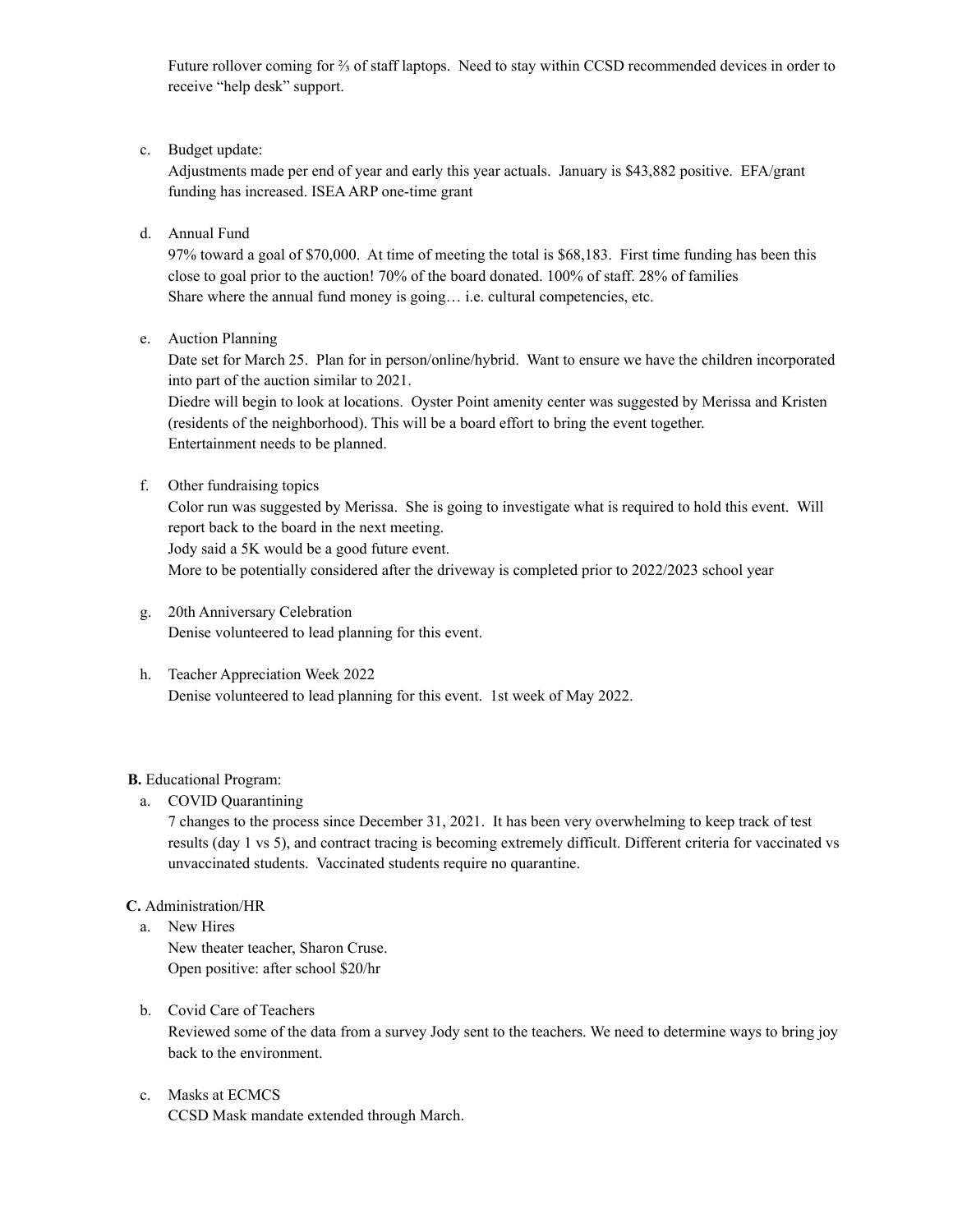Charter schools have the option to comply with the mask mandate. This was discussed during the meeting and a vote was taken to revisit the topic in February.

- d. Mental Health Additional resources coming on this.
- **D.** Community & Public Relations
	- a. Recognitions and awards Blue Ribbon School need a board lead on this project Abe has volunteered to research what this certification requires.
- **E.** Facilities:
	- a. First driveway meeting review

Plans to begin work during spring break week while the children are away from school. This project will most likely continue through summer and reach completion prior to school starting in August. Billy to upload a picture of the plans to Google Drive. One third of the field will be utilized to create the driveway.

- b. Air quality initiative HVAC units
- c. Shade installation Completed
- d. Playground

Meeting held on Jan 14. The rear of the playground will not be changed at this point. More to come on this topic.

Action Items:

November meeting minutes: Denise motioned, Abe 2nd. Approved

Masks: Continue to follow CCSD mask mandate and revisit in February. Merissa motioned, Deidre 2nd. Approved

Employee contract: Sharon Cruse as the new theatre teacher. Denise motioned, Abe 2nd. Approved Adjusted Budget: Abe motioned, DJ 2nd. Approved.

Meeting adjourned at: 7:30pm

### Your Governing Board

The governing board recognizes that public support and open lines of communication are the keys to our school's success.

We encourage you to become involved in our school, to be informed about issues that affect students, parents, and our staff, to inform board members about your concerns, and to attend board meetings. The responsibility of the Governing Board of East Cooper Montessori Charter School is to ensure excellence in the governance of a quality educational program by supporting the school's mission and charter, analyzing needs, establishing policies, allocating resources, and monitoring progress.

### Board Meetings

Regular meetings of the Governing Board are held the second Thursday of each month, beginning at 5:30 pm at East Cooper Montessori Charter School or on Zoom. Special-called meetings are scheduled as needed.